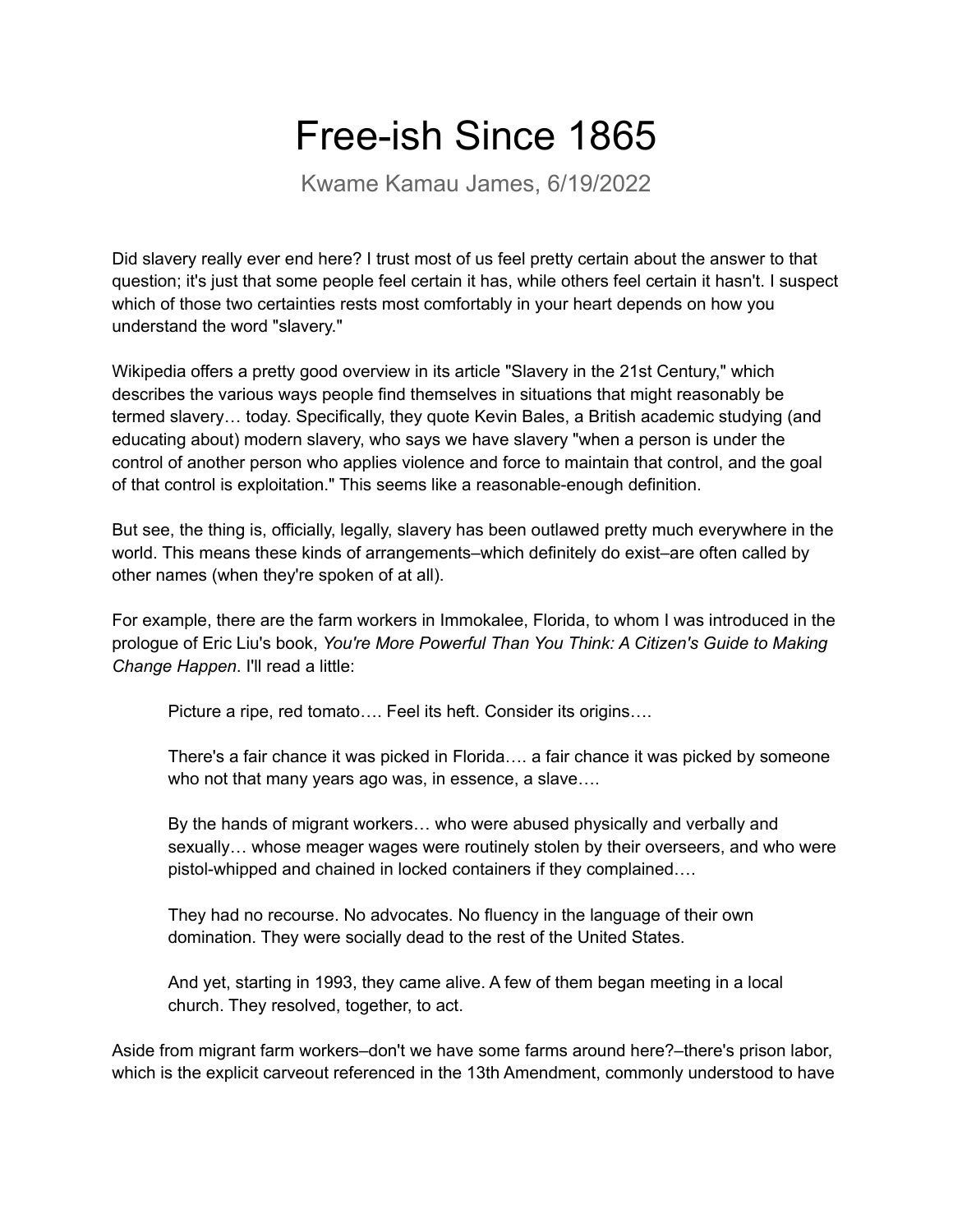"ended" slavery in the United States. In 2017 Federal Prison Industries paid inmates an average of \$.90 an hour. There's also prison labor in Australia, China, and North Korea.

But in North Korea you don't have to be in prison to be compelled to work. Young people are compelled to do construction work, women and girls are forced into sweatshops. The Global Slavery Index reported in 2018 that 2.6M people in North Korea were subject to forced labor.

Eritrea, along with 35 or 40 other countries, enforce mandatory military conscriptions. In Uzbekistan students, even as early as primary school, along with state workers, are coerced to abandon their regular responsibilities to attend to the cotton harvest.

There's the kafala system in the United Arab Emirates, Saudi Arabia, and other Arab countries, wherein employers sponsor foreign workers to come into the country and, by various means, take advantage of their positions of relative power. Similar experiences can be found in the United Kingdom or the United States.

And let's not talk about the sex industry, which accounts for maybe 20% of all modern slavery, and which doesn't include forced and marriages, bride buying, or the more than 200,000 minors legally married between 2002 and 2017 in the US (not to mention all the rtest of the world). They were mostly married to adults, of course, and the youngest of these were only 10 years old.

I could go on, but I think you get the point. Using the word "slavery" may have gone out of fashion, but using people against their will has not.

But why bring up all these global considerations as we're trying to celebrate an American holiday? It's obvious enough that Juneteenth isn't about celebrating the end of slavery across the globe–just across this country–isn't it? Well, is it?

It's not so obvious to me slavery really ended on June 19th, 1865, when Major General Gordon Granger, in his General Order No. 3, brought the news to Texas that things had changed:

The people of Texas are informed that, in accordance with a proclamation from the Executive of the United States, all slaves are free. This involves an absolute equality of personal rights and rights of property between former masters and slaves, and the connection heretofore existing between them becomes that between employer and hired labor. The freedmen are advised to remain quietly at their present homes and work for wages. They are informed that they will not be allowed to collect at military posts and that they will not be supported in idleness either there or elsewhere.

Maybe you hear that last bit as a justifiably prudent encouragement to the now "former" slaves to jump right on into the civic and economic communities that had restricted them to their margins for so long. To my ear it sounds more like, "Alright, y'all's free now. Get back to work."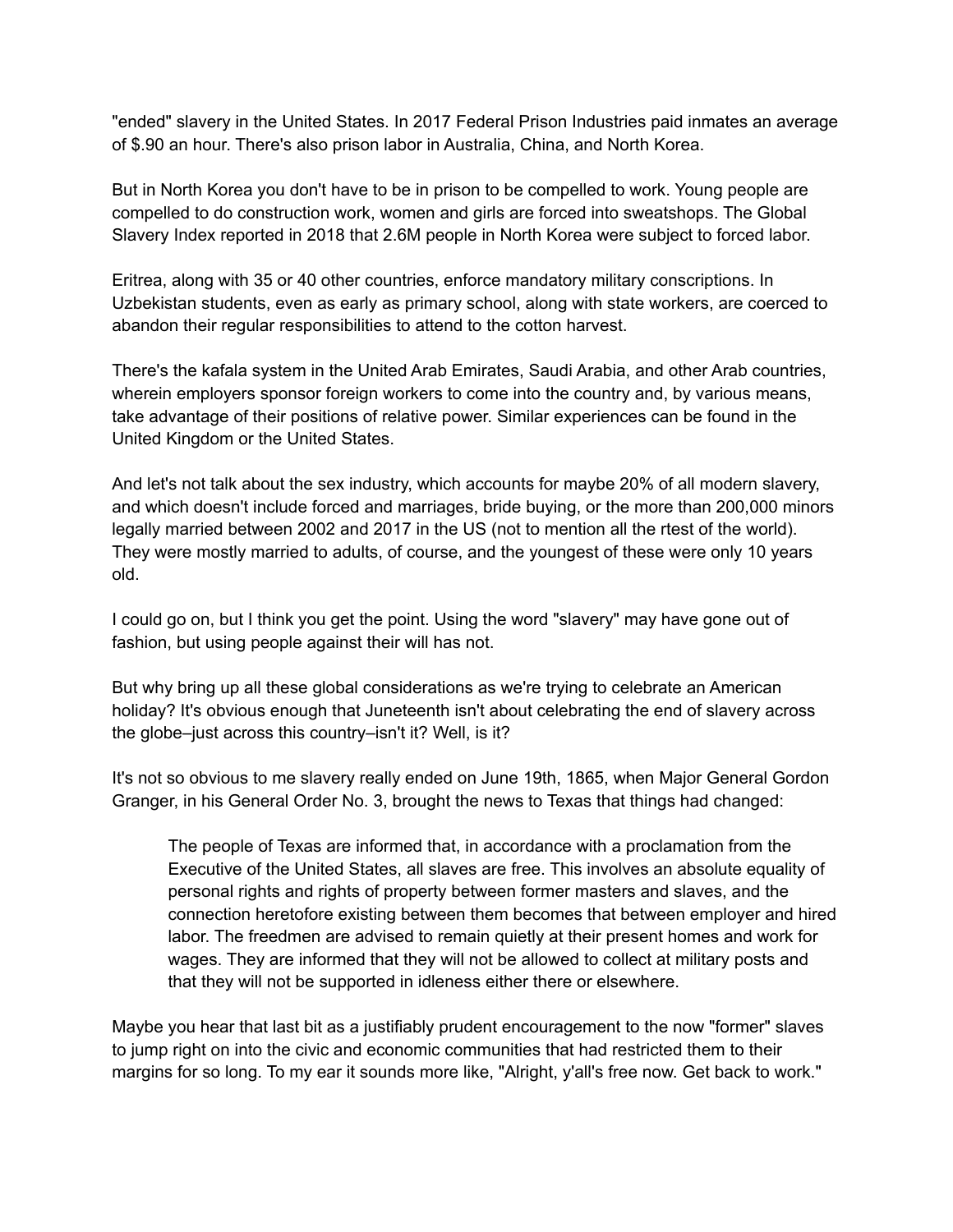Maybe it's just me.

At any rate, that announcement wasn't quite the end of it. As you can imagine, when that order was read to the folks in Galveston, they didn't all whip out their phones and start tweeting and sharing Juneteenth memes (#free4all). No, some folks had to run out to the fields and tell the people who were, alas, already goin' hard on yet another day's work that, "Hey! It's over. You ain't nobody's slave no more." I can imagine the news travelled through the town and the surrounding area that day, but not across the whole state.

The slave owners, too, had to work their own communication networks to let their people know, "Yep. The Union Army done made it this far. It's time for Plan B." A bitter pill they took their time swallowing. Understandably, many owners across the state did their best to sit on that news and not inform their slaves–at least until the harvest was in for that season.

But it wasn't just Texas. The Emancipation Proclamation, which was the authority under which Gen. Granger's order was issued, only applied to the rebel states. Delaware–which remained a part of the Union–along with Kentucky and even New Jersey, continued to allow slavery until the 13th Amendment legally abolished slavery at the federal level in December of 1865.

It's worth mentioning that the former confederate states did not all immediately ratify the 13th Amendment when it was presented in 1865. In fact, Mississippi finally became the fiftieth state to vote for ratification on March 16, 1995, 130 years later. Then–and I can't make this stuff up–state officials didn't file the necessary documentation with the federal register until 2013, so it hasn't been quite 10 years since we've had all fifty states officially all-the-way on board with the abolition of slavery in this country.

But then, you know… sharecropping, Jim Crow, Ku Klux Klan…

For me (and probably not just me), it feels like America has said, "Okay, we got a place for you; and you best stay in it."

How many people here saw the movie The Matrix? What did y'all think of it? Throw up a hand if you understood the analogy embedded in that story about our contemporary culture–whether immediately or eventually–and felt like it had a certain resonance.

Morpheus: The Matrix is everywhere. It is all around us. Even now, in this very room. You can see it when you look out your window or when you turn on your television. You can feel it when you go to work... when you go to church... when you pay your taxes. It is the world that has been pulled over your eyes to blind you from the truth.

Neo: What truth?

Morpheus: *That you are a slave, Neo.* Like everyone else you were born into bondage. Into a prison that you cannot taste or see or touch. A prison for your mind.